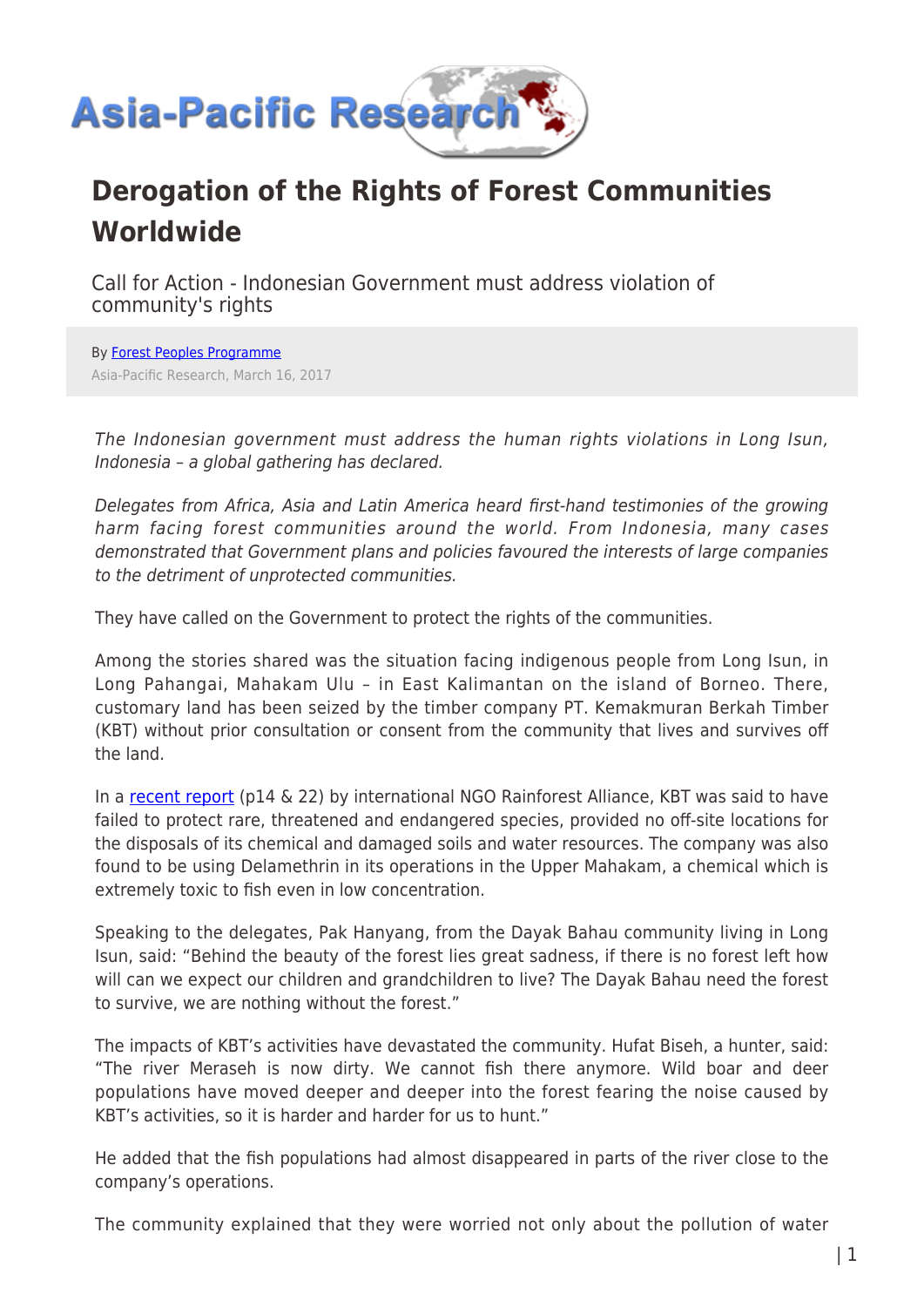sources and the physical destruction of their hunting grounds, but the impact it had had on their society, with some members lured by the promise of 'fees' and the first pick of newlyharvested hardwoods (ulin).

"Before the company came Naha Aruq and Long Isun were one. Now we cannot speak to some of brothers and sisters in Naha Aruq because they are in bed with the company," said **Inui Yaq**."It has split our community, it has split our family."

**Naha Aruq**'s close ties to the new regency government – the Wakil Bupati/Vice District Head originates from the village and its several business interests in the area means the community is more open to the company's favours.

**On hearing the situation, the delegation issued the Pekanbaru Declaration.** This expresses concern about KBT's negative impacts on indigenous rights and raises the alarm at the continued activities despite community resistance, and also calls on the Government of Indonesia to take concrete action to:

- **Revoke** the executive order (The SK Bupati Kutai Barat Decree No.136.143/K.917/2011 dated 4th November 2011) which has led to border disputes with neighbouring Naha Aruq and allowed the PT KBT to enter Long Isun ancestral land without their consent.
- **Remove** the customary land of the village of Long Isun from all company concessions.
- **Restore** Long Isun's customary boundaries in accordance to the 1966 map agreed between the indigenous communities of the Upper Mahakam.

Indigenous peoples of Long Isun have managed their own lands and forests for generations; it is their birth right to be able to live peacefully on their ancestral land. The 24 Indonesianbased NGOs hope the declaration will spur the Indonesian Government, East Kalimantan and the District of Mahakam Hulu officials, and the national human rights commission to take urgent action to address the gross violations and atrocities that are being committed by KBT.

The Rights of Forest Peoples meeting was held from 6-10 February in Pakanbaru, Indonesia.

KBT is a subsidiary of the Roda Mas Group.

For more information contact:

*Dico Luckyharto* – [dico@forestpeoples.org](mailto:dico@forestpeoples.org) Skype: dico.fpp

The original source of this article is Asia-Pacific Research Copyright © [Forest Peoples Programme,](https://www.asia-pacificresearch.com/author/forest-peoples-programme) Asia-Pacific Research, 2017

**[Comment on Global Research Articles on our Facebook page](https://www.facebook.com/GlobalResearchCRG)**